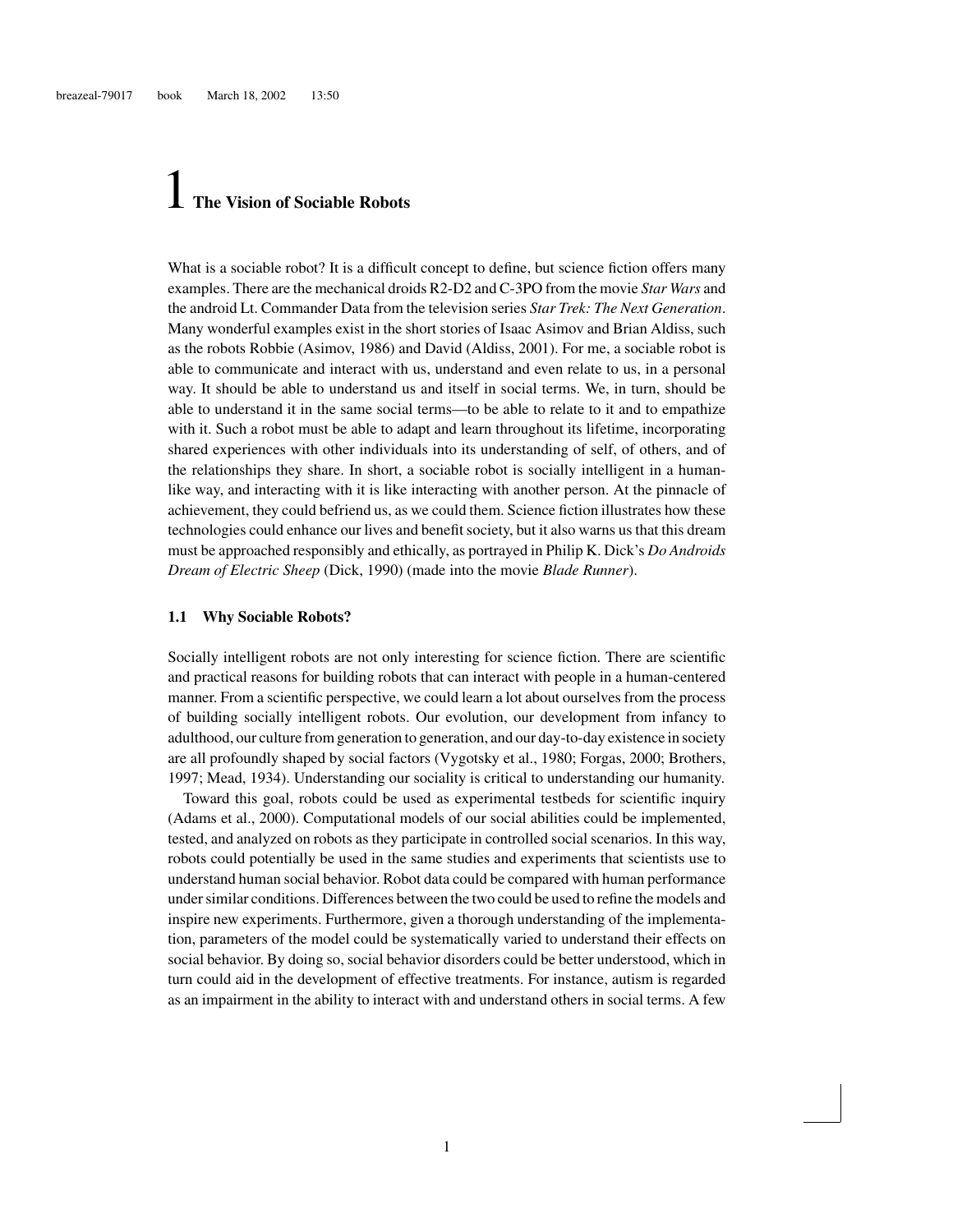efforts are under way to use robots in treatment of autistic children (Dautenhahn, 2000) and to try to understand this impairment by modeling it on robots (Scassellati, 2000b).

As humans, we not only strive to understand ourselves, but we also turn to technology to enhance the quality of our lives. From an engineering perspective, we try to make these technologies natural and intuitive to use and to interact with. As our technologies become more intelligent and more complex, we still want to interact with them in a familiar way. We tend to anthropomorphize our computers, our cars, and other gadgets for this reason, and their interfaces resemble how we interact with each other more and more (Mithen, 1996). Perhaps this is not surprising given that our brains have evolved for us to be experts in social interaction (Barton & Dunbar, 1997).

Traditionally, autonomous robots have been targeted for applications requiring very little (if any) interaction with humans, such as sweeping minefields, inspecting oil wells, or exploring other planets. Other applications such as delivering hospital meals, mowing lawns, or vacuuming floors bring autonomous robots into environments shared with people, but human-robot interaction in these tasks is still minimal. Examples of these robots are shown in figure 1.1.

New commercial applications are emerging where the ability to interact with people in a compelling and enjoyable manner is an important part of the robot's functionality. A couple of examples are shown in figure 1.2. A new generation of robotic toys have emerged, such as Furby, a small fanciful creature whose behavior changes the more children play with it. Dolls and "cyber-pets" are beginning to incorporate robotic technologies as well. For



#### **Figure 1.1**

Some examples of applications motivating autonomous robots. To the left is NASA's *Sojourner,* a planetary micro-rover that gathered scientific data on Mars. To the right is a commercial autonomous vacuum-cleaning robot.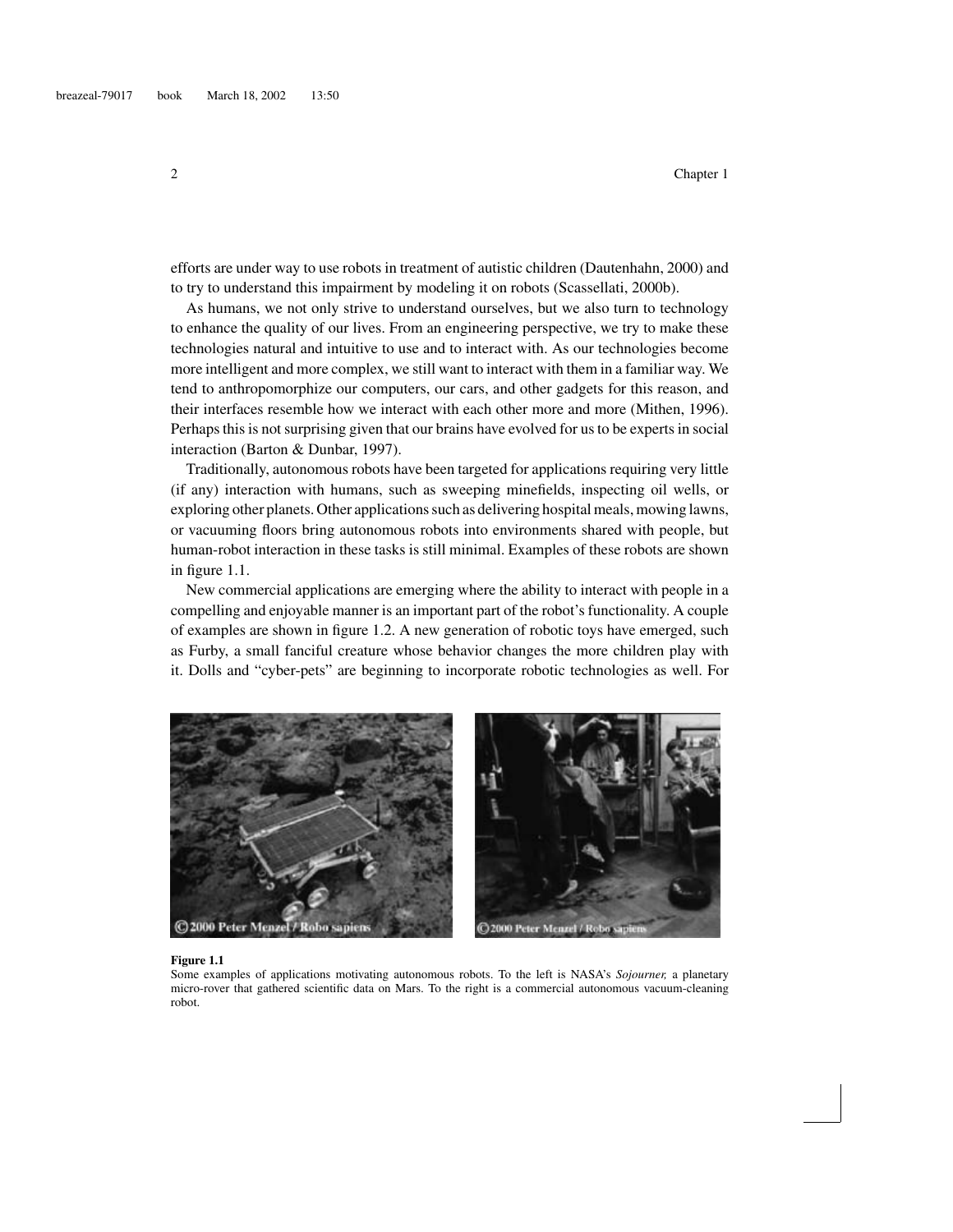

#### **Figure 1.2**

Some examples of robots entering the toy and entertainment markets. To the left is iRobot's Bit, a prototype robotic doll that can display a number of facial expressions. To the right is Tiger Electronic's Furby.



#### **Figure 1.3**

Some examples of research exploring robots that cooperate with and assist humans. On the left is Sweet Lips, a museum tour guide robot. The right shows NEC's domestic robot prototype.

instance, Hasboro's My Real Baby changes facial expressions according to its "mood," which is influenced by how it is played with. Although the ability of these products to interact with people is limited, they are motivating the development of increasingly life-like and socially sophisticated robots. Someday, these toys might be sophisticated enough to appreciate and foster the social needs and cognitive development of a child.

Companies and universities are exploring new applications areas for robots that assist people in a number of ways (see figure 1.3). For instance, robotic tour guides have appeared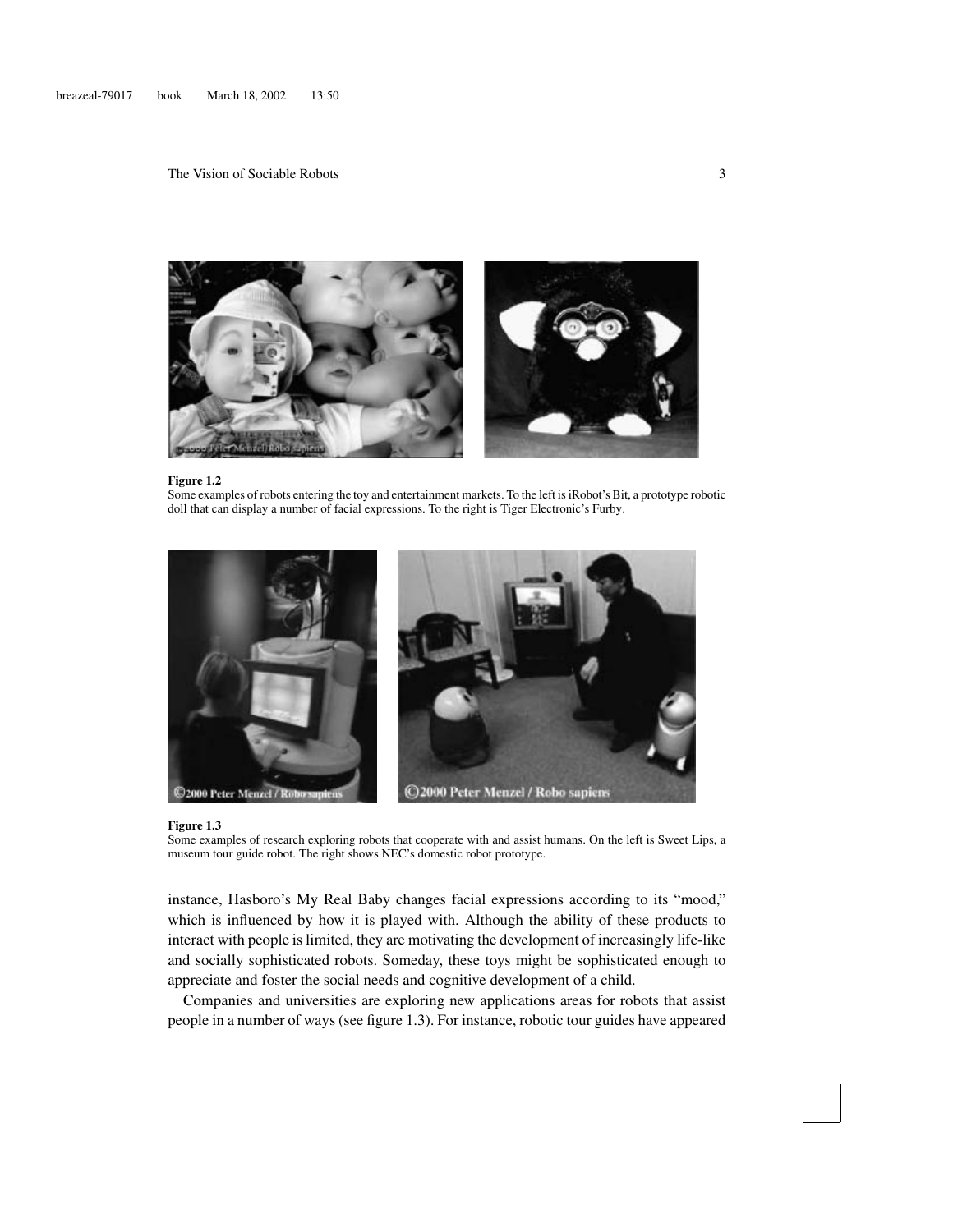in a few museums and are very popular with children (Burgard et al., 1998; Thrun et al., 1999). Honda has developed an adult-sized humanoid robot called P3 and a child-sized version called Asimo. The company is exploring entertainment applications, such as robotic soccer players.<sup>1</sup> Eventually, however, it will be plausible for companies to pursue domestic uses for robots, humanoid or otherwise. For example, NEC is developing a household robot resembling R2-D2 that can help people interact with electronic devices around the house (e.g., TV, computer, answering service, etc.). Health-related applications are also being explored, such as the use of robots as nursemaids to help the elderly (Dario & Susani, 1996; see also www.cs.cmu.edu/  $\tilde{ }$  nursebot). The commercial success of these robots hinges on their ability to be part of a person's daily life. As a result, the robots must be responsive to and interact with people in a natural and intuitive manner.

It is difficult to predict what other applications the future holds for socially intelligent robots. Science fiction has certainly been a source of inspiration for many of the applications being explored today. As a different twist, what if you could "project" yourself into a physical avatar? Unlike telerobotics or telepresence of today, the robotic "host" would have to be socially savvy enough to understand the intention of the human "symbiont." Then, acting in concert with the human, the robot would faithfully carry out the person's wishes while portraying his/her personality. This would enable people to physically interact with faraway people, an exciting prospect for people who are physically isolated, perhaps bedridden for health reasons.

Another possibility is an artifact that you wear or carry with you. An example from science fiction would be the Primer described in Neal Stephenson's *The Diamond Age* (2000). The Primer is an interactive book equipped with sophisticated artificial intelligence. It is socially aware of the little girl who owns it, can identify her specifically, knows her personally, is aware of her education and abilities, and shapes its lessons to foster her continued growth and development into adulthood. As another possibility, the technology could take the form of a small creature, like a gargoyle, that sits on your shoulder and acts as an information assistant for you.<sup>2</sup> Over time, the gargoyle could adapt to you, learn your preferences, retrieve information for you—similar to the tasks that software agents might carry out while sharing your world and supporting natural human-style interaction. These gargoyles could interact with each other as well, serving as social facilitators to bring people with common interests into contact with each other.

<sup>1.</sup> Robocup is an organized event where researchers build soccer-playing robots to investigate research questions into cooperative behavior, team strategy, and learning (Kitano et al., 1997; Veloso et al., 1997).

<sup>2.</sup> Rhodes (1997) talks of a rememberance agent, a continuously running proactive memory aid that uses the physical context of a wearable computer to provide notes that might be relevant in that context. This is a similar idea, but now it is a wearable robot instead of a wearable computer.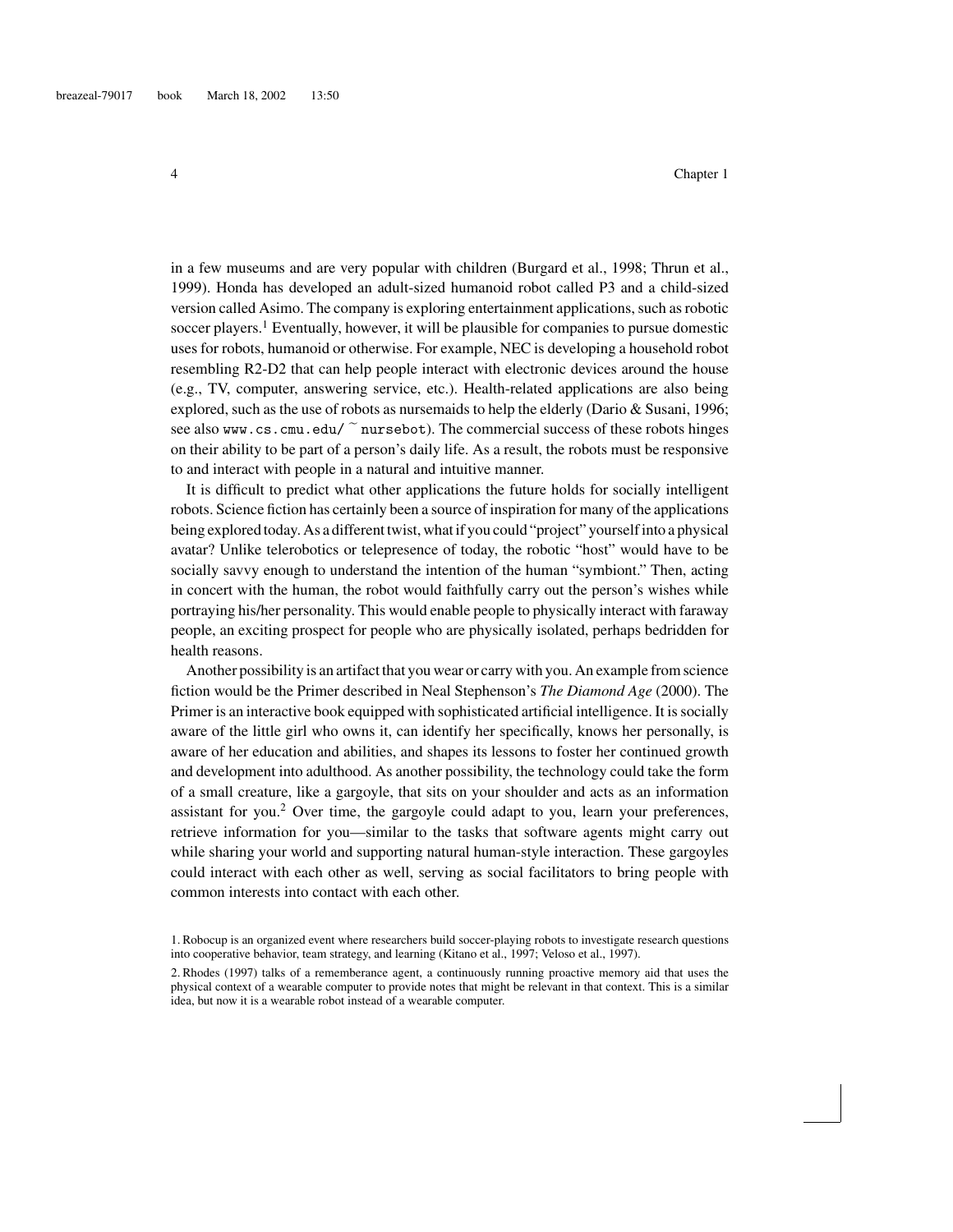### **1.2 The Robot, Kismet**

The goal of this book is to pioneer a path toward the creation of sociable robots. Along the way, I've tried to provide a map of this relatively uncharted area so that others might follow. Toward this goal, the remainder of this chapter offers several key components of social intelligence and discusses what these abilities consist of for these machines. Many of these attributes are derived from several distinguishing characteristics of human social intelligence. From this, I construct a framework and define a set of design issues for building socially intelligent robots in the following chapters. Our journey should be a responsible one, well-conceived and well-intentioned. For this reason, this book also raises some of the philosophical and ethical questions regarding how building such technologies shapes our self-understanding, and how these technologies might impact society. This book does not provide answers but instead hopes to foster discussion that will help us to develop these sorts of technologies in responsible ways.

Aspects of this potentially could be applied to the design of socially intelligent software agents. There are significant differences between the physical world of humans and the virtual world of computer agents, however. These differences impact how people perceive and interact with these two different types of technology, and vice versa. Perhaps the most striking difference is the physical and immediately proximate interactions that transpire between humans and robots that share the same social world. Some issues and constraints remain distinct for these different technologies. For this reason, I acknowledge relevant research in the software agents community, but focus my presentation on the efforts in the robotics domain.

Humans are the most socially advanced of all species. As one might imagine, an autonomous humanoid robot that could interpret, respond, and deliver human-style social cues even at the level of a human infant is quite a sophisticated machine. Hence, this book explores the simplest kind of human-style social interaction and learning, that which occurs between a human infant with its caregiver. My primary interest in building this kind of sociable, infant-like robot is to explore the challenges of building a socially intelligent machine that can communicate with and learn from people.

This is a scientific endeavor, an engineering challenge, and an artistic pursuit. Starting in 1997, my colleagues and I at the MIT Artificial Intelligence Lab began to construct such a robot (see figure 1.4). It is called Kismet, and we have implemented a wide variety of infant-level social competencies into it by adapting models and theories from the fields of psychology, cognitive development, and ethology. This book, a revised version of my doctoral dissertation (Breazeal, 2000c), uses the implementation of Kismet as a case study to illustrate how this framework is applied, how these design issues are met, how scientific and artistic insights are incorporated into the design, and how the work is evaluated. It is a very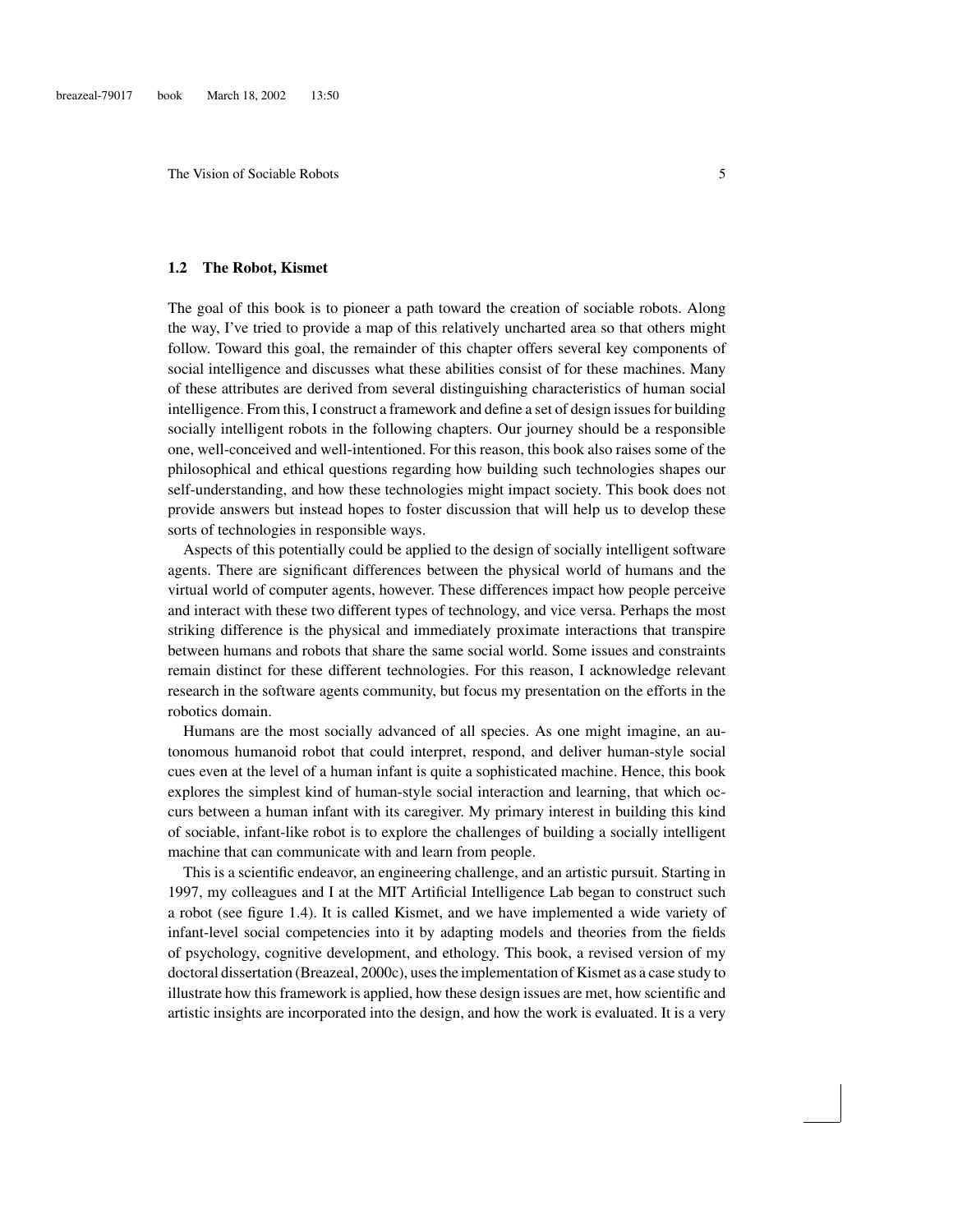

**Figure 1.4** Kismet, a sociable "infant" robot being developed at MIT.

ambitious and highly integrated system, running on fifteen networked computers. (If you have not viewed the enclosed CD-ROM, I recommend you do so. I will reference its demos at relevant points as well.) This book reveals the ideas, insights, and inspiration, and technical details underlying Kismet's compelling, life-like behavior. Significant progress has been made, yet much work remains to be done to fully realize the vision of a sociable robot.

# **1.3 Ingredients of Sociable Robots**

As stated in the preface, one goal of building a sociable robot is to gain a scientific understanding of social intelligence and human sociality. Another goal is to design robots that can interact with people on "human terms." Accordingly, it is important to consider the specific ways in which we understand and interact with the social world. If done well, humans will be able to engage the robot by utilizing their natural social machinery instead of having to overly and artificially adapt their way of interaction. Dautenhahn (1998) identifies a number of characteristics of human social intelligence that should be considered when designing socially intelligent technologies. Much of the discussion in this section (and in the final chapter in section 13.3) is based on the broader issues of human-style social intelligence as presented by Dautenhahn. These key characteristics of human social intelligence have guided my work with Kismet, and the body work presented in this book both instantiates and elaborates upon them.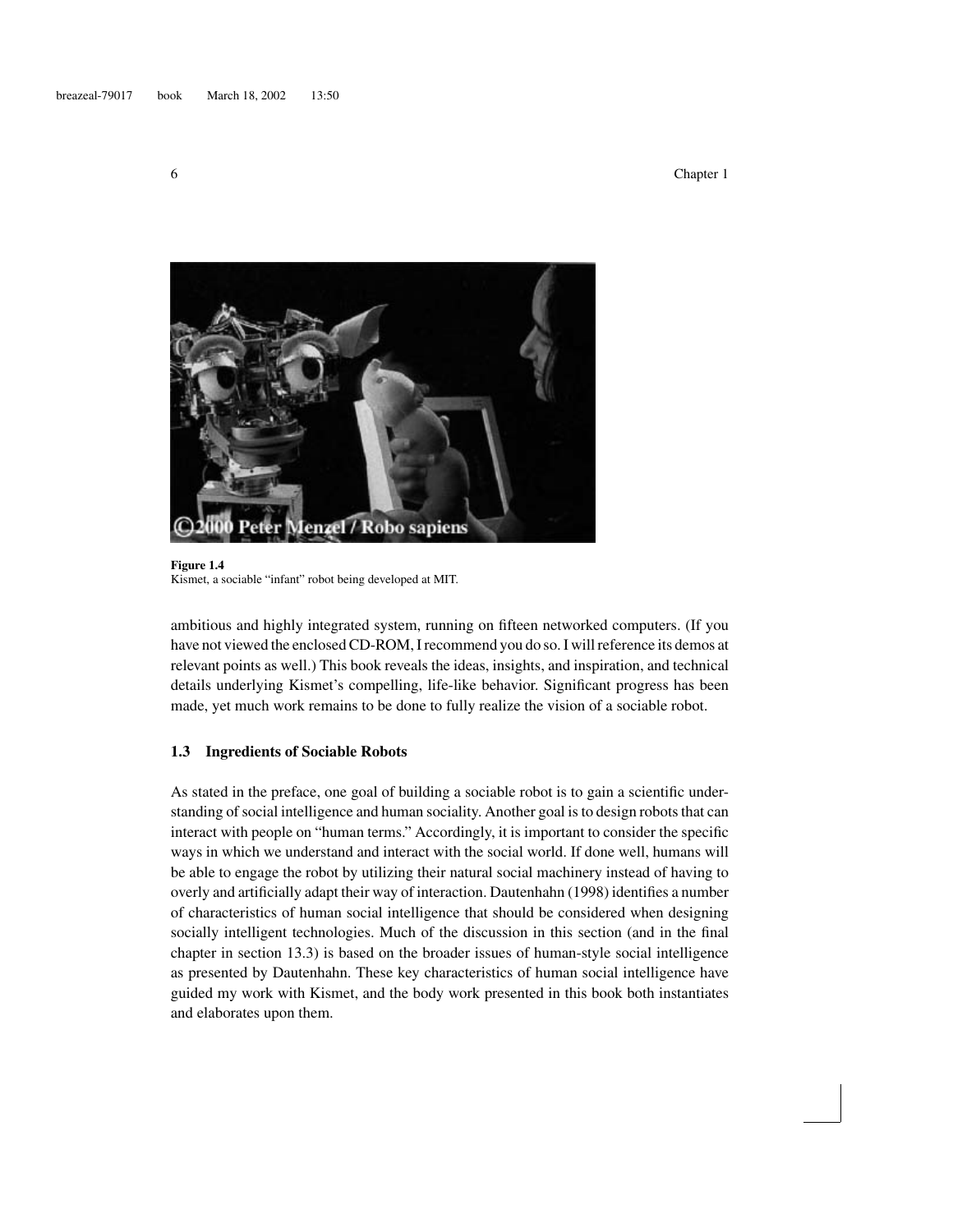## **Being There**

Humans are embodied and situated in the social world. We ground our experiences through our body as we interact with the environment and with others. As such, our bodies provide us with a means for relating to the world and for giving our experiences meaning (Lakoff, 1990). Brooks has extensively argued for the importance of embodiment and being situated in the world for understanding and generating intelligent behavior in animals and robots (Brooks, 1990). Socially intelligent robots can better support these human characteristics if they are *embodied* and *socially situated* with people. For this reason, Kismet is a physical robot that interacts with people face-to-face.

Having a body and existing within a shared environment is advantageous for both the robot as well as for those people who interact with it. From the perspective of the robot, its body provides it with a vehicle for experiencing and for interacting with the social world. Further, the robot can interpret these experiences within a social context. From the perspective of a human who interacts with the robot, it is also beneficial for the robot to have a body. Given that humans have evolved to socially interact with embodied creatures, many of our social skills and communication modalities rely on both parties having a body. For instance, people frequently exchange facial expressions, gestures, and shift their gaze direction when communicating with others. Even at a more basic level, people rely on having a point of reference for directing their communication efforts toward the desired individual, and for knowing where to look for communicative feedback from that individual.

The embodiment and situatedness of a robot can take several forms. For instance, the robot could share the same physical space as a person, such as a humanoid robot that communicates using familiar social cues (Brooks et al., 1999). Alternatively, the technology could be a computer-animated agent within a virtual space that interacts with a human in the physical world. Embodied conversational agents (Cassell, 1999a) are a prime example. It is also possible to employ virtual-reality (VR) techniques to immerse the human within the virtual world of the animated agent (Rickel & Johnson, 2000). These robots or animated agents are often humanoid in form to support gestures, facial expressions, and other embodied social cues that are familiar to humans. The nature of the experience for the human varies in each of these different scenarios depending upon the sensing limits of the technologies (such as keyboards, cameras, microphones, etc.); whether the human must be instrumented (e.g., wearing data gloves, VR helmets, etc.); the amount of freedom the person has to move within the space; and the type of display technology employed, be it mechanical, projected on a large screen, or displayed on a computer monitor.

### **Life-Like Quality**

People are attracted to life-like behavior and seem quite willing to anthropomorphize nature and even technological artifacts. We appear biased to perceive and recognize other living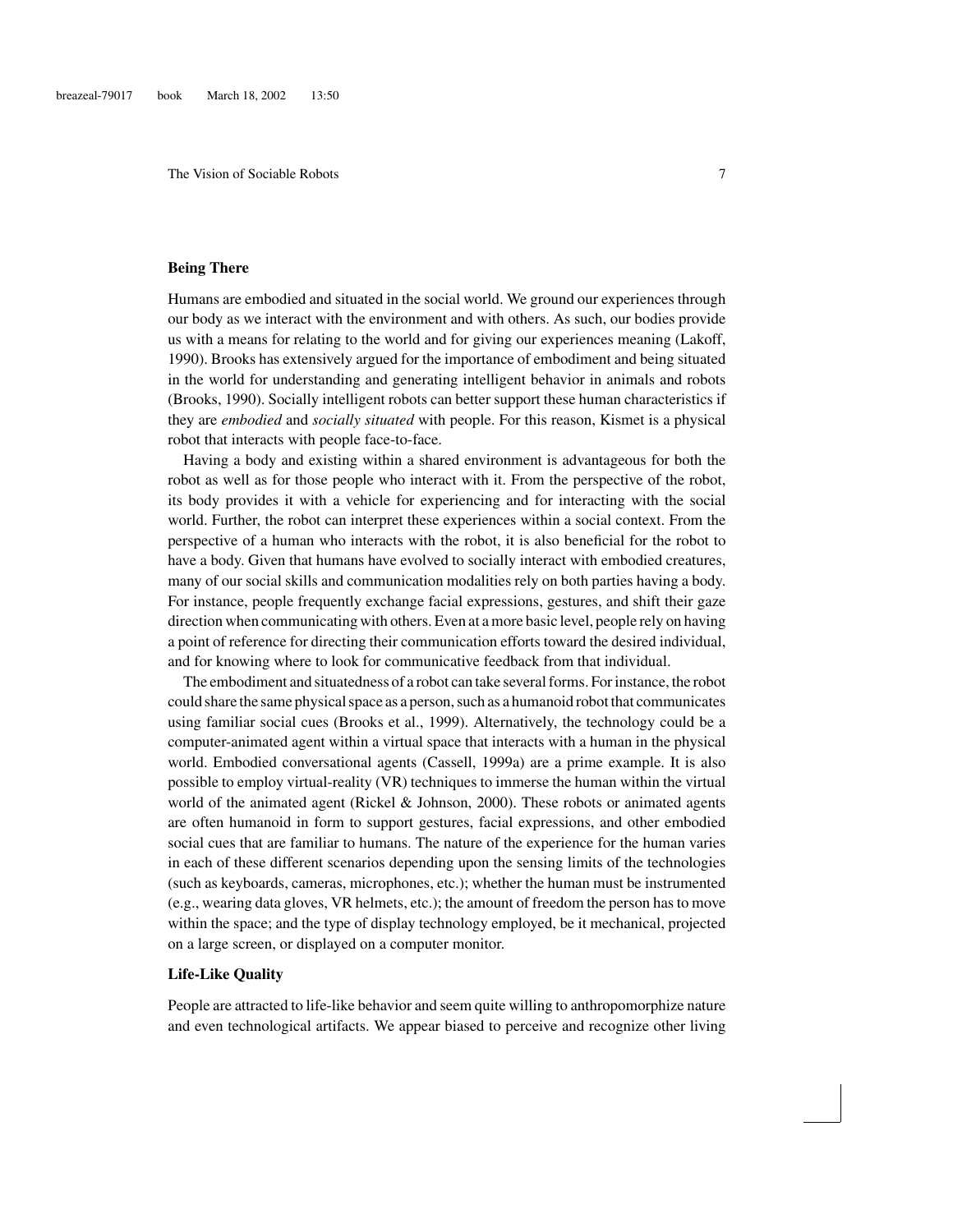beings and are able to do so quite early in our development (Trevarthen, 1979). We tend to interpret behavior (such as self-propelled movement) as being intentional, whether it is demonstrated by a living creature or not (Premack & Premack, 1995). When engaging a non-living agent in a social manner, people show the same tendencies (Reeves & Nass, 1996). Ideally, humans would interact with robots as naturally as they interact with other people. To facilitate this kind of social interaction, robot behavior should reflect life-like qualities. Much attention has been directed to giving Kismet's behavior this quality so that people will engage the robot naturally as a social being.

Living agents such as animals and humans are *autonomous*. They are capable of promoting their survival and performing tasks while negotiating the complexities of daily life. This involves maintaining their desired relationship with the environment, yet they continually change this balance as resources are competed for and consumed. Robots that share a social environment with others must also able to foster their continued existence while performing their tasks as they interact with others in an ever-changing environment.

Autonomy alone is not sufficiently life-like for human-style sociability, however. Interacting with a sociable robot should not be like interacting with an ant or a fish, for instance. Although ants and fish are social species, they do not support the human desire to treat others as distinct personalities and to be treated the same in turn. For this reason, it is important that sociable robots be *believable*.

The concept of believability originated in the arts for classically animated characters (Thomas & Johnston, 1981) and was later introduced to interactive software agents (Bates, 1994). Believable agents project the "illusion of life" and convey personality to the human who interacts with it. To be believable, an observer must be able and willing to apply sophisticated social-cognitive abilities to predict, understand, and explain the character's observable behavior and inferred mental states in familiar social terms. Displaying behaviors such as giving attention, emotional expression, and playful antics enable the human observer to understand and relate to these characters in human terms. Pixar and Walt Disney are masters at creating believable characters, animating and anthropomorphizing nature and inanimate objects from trees to Luxo lamps. An excellent discussion of believability in robots can be found in Dautenhahn (1997, 1998).

## **Human-Aware**

To interact with people in a human-like manner, sociable robots must *perceive* and *understand* the richness and complexity of natural human social behavior. Humans communicate with one another through gaze direction, facial expression, body movement, speech, and language, to name a few. The recipient of these observable signals combines them with knowledge of the sender's personality, culture, past history, the present situational context, etc., to infer a set of complex mental states. *Theory of mind* refers to those social skills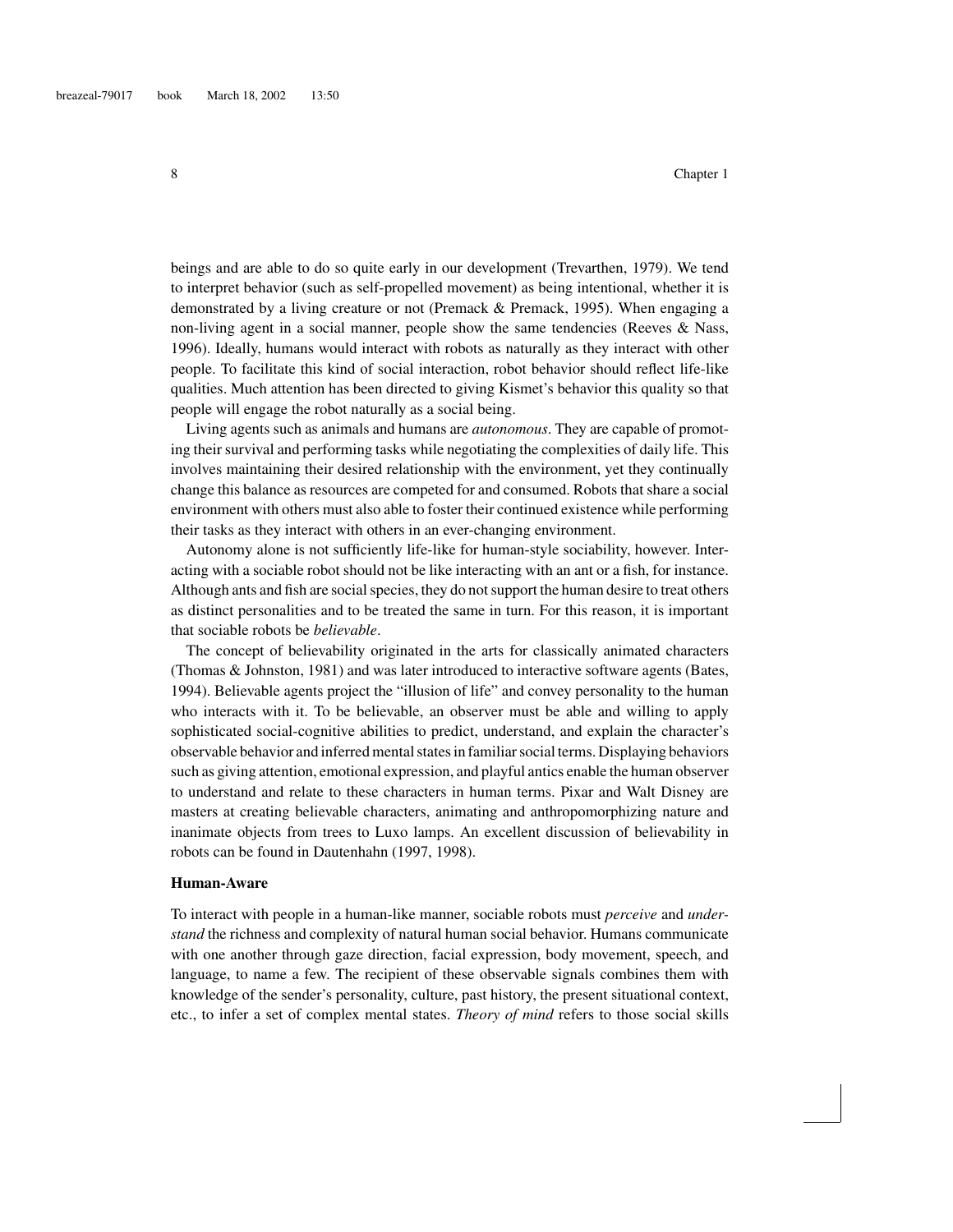that allow humans to correctly attribute beliefs, goals, perceptions, feelings, and desires to the self and to others (Baron-Cohen, 1995; Leslie, 1994). Other sophisticated mechanisms such as *empathy* are used to understand the emotional and subjective states of others. These capabilities allow people to understand, explain, and predict the social behavior of others, and to respond appropriately.

To emulate human social perception, a robot must be able to identify who the person is (identification), what the person is doing (recognition), and how the person is doing it (emotive expression). Such information could be used by the robot to treat the person as an individual, to understand the person's surface behavior, and to potentially infer something about the person's internal states (e.g., the intent or the emotive state). Currently, there are vision-based systems capable of identifying faces, measuring head pose and gaze direction, recognizing gestures, and reading facial expressions. In the auditory domain, speech recognition and speaker identification are well-researched topics, and there is a growing interest in perceiving emotion in speech. New techniques and sensing technologies continue to be developed, becoming increasingly transparent to the user and perceiving a broader repertoire of human communication behavior. Not surprisingly, much of Kismet's perceptual system is specialized for perceiving and responding to people.

For robots to be human-aware, technologies for sensing and perceiving human behavior must be complemented with social cognition capabilities for understanding this behavior in social terms. As mentioned previously, humans employ theory-of-mind and empathy to infer and to reflect upon the intents, beliefs, desires, and feelings of others. In the field of narrative psychology, Bruner (1991) argues that stories are the most efficient and natural human way to communicate about personal and social matters. Schank & Abelson (1977) hypothesize that stories about one's own experiences and those of others (in addition to how these stories are constructed, interpreted, and interrelated) form the basic constituents of human memory, knowledge, social communication, self understanding, and the understanding of others. If robots shared comparable abilities with people to represent, infer, and reason about social behavior in familiar terms, then the communication and understanding of social behavior between humans and robots could be facilitated.

There are a variety of approaches to computationally understanding social behavior. Scassellati (2000a) takes a developmental psychology approach, combining two popular theories on the development of theory of mind in children (that of Baron-Cohen [1995] and Leslie [1994]), and implementing the synthesized model on a humanoid robot. In the tradition of AI reasoning systems, the BDI approach of Kinny et al. (1996) explicitly and symbolically models social expertise where agents attribute beliefs, desires, intents, abilities, and other mental states to others. In contrast, Schank & Abelson (1977) argue in favor of a story-based approach for representing and understanding social knowledge, communication, memory, and experience. Dautenhahn (1997) proposes a more embodied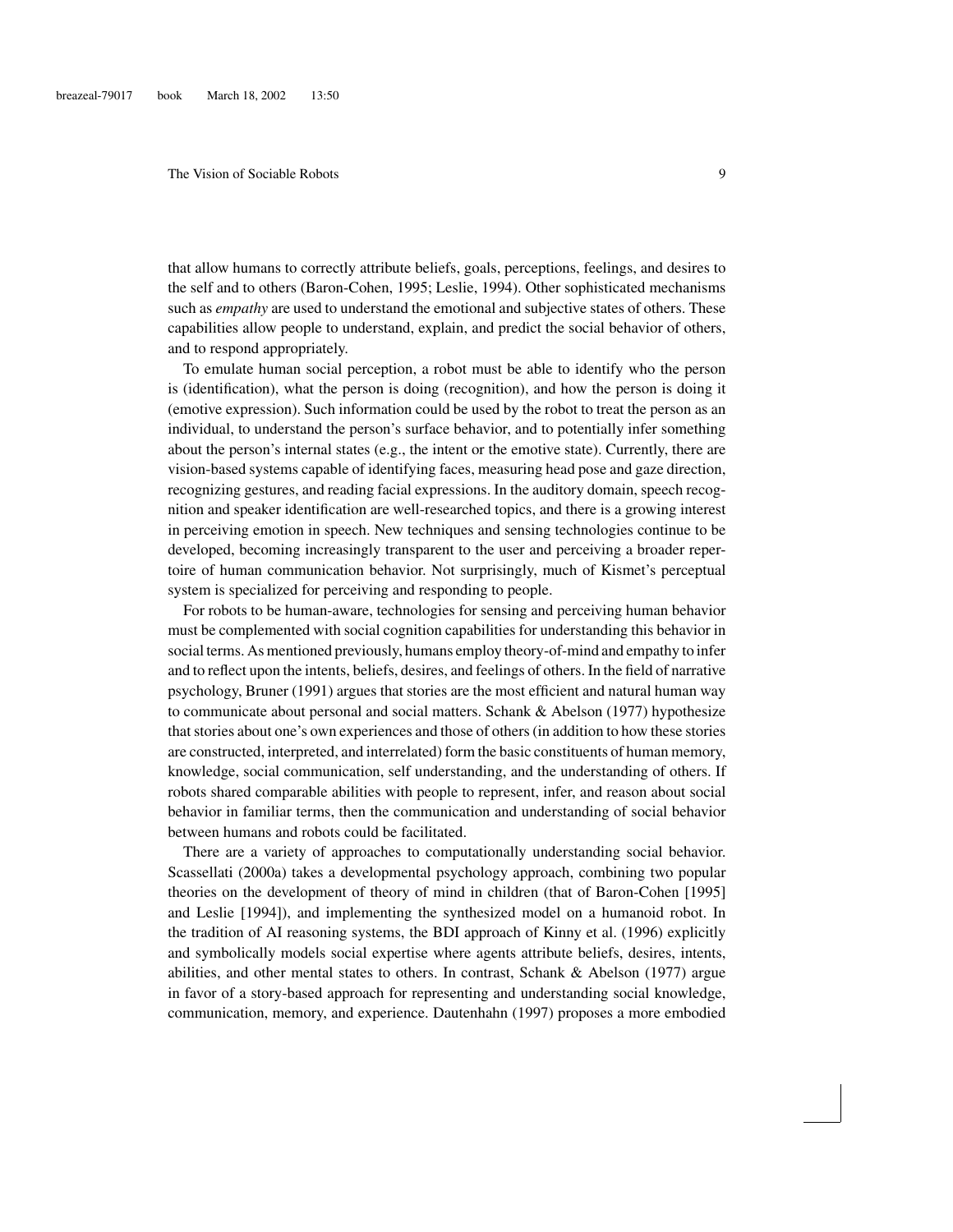and interactive approach to understanding persons where storytelling (to tell autobiographic stories about oneself and to reconstruct biographic stories about others) is linked to the empathic, experiential way to relate other persons to oneself.

# **Being Understood**

For a sociable robot to establish and maintain relationships with humans on an individual basis, the robot must understand people, and people should be able to intuitively understand the robot as they would others. It is also important for the robot to *understand its own self,* so that it can socially reason about itself in relation to others. Hence, in a similar spirit to the previous section, the same social skills and representations that might be used to understand others potentially also could be used by a robot understand its own internal states in social terms. This might correspond to possessing a theory-of-mind competence so that the robot can reflect upon its own intents, desires, beliefs, and emotions (Baron-Cohen, 1995). Such a capacity could be complemented by a story-based ability to construct, maintain, communicate about, and reflect upon itself and past experiences. As argued by Nelson (1993), autobiographical memory encodes a person's life history and plays an important role in defining the self.

Earlier, the importance of believability in robot design was discussed. Another important and related aspect is*readability*. Specifically, the robot's behavior and manner of expression (facial expressions, shifts of gaze and posture, gestures, actions, etc.) must be well matched to how the human observer intuitively interprets the robot's cues and movements to understand and predict its behavior (e.g., their theory-of-mind and empathy competencies). The human engaging the robot will tend to anthropomorphize it to make its behavior familiar and understandable. For this to be an effective strategy for inferring the robot's "mental states," the robot's outwardly observable behavior must serve as an accurate window to its underlying computational processes, and these in turn must be well matched to the person's social interpretations and expectations. If this match is close enough, the human can intuitively understand how to interact with the robot appropriately. Thus, readability supports the human's social abilities for understanding others. For this reason, Kismet has been designed to be a readable robot.

More demands are placed on the readability of robots as the social scenarios become more complex, unconstrained, and/or interactive. For instance, readability is reduced to believability in the case of passively viewed, non-interactive media such as classical animation. Here, observable behaviors and expressions must be familiar and understandable to a human observer, but there is no need for them to have any relation to the character's internal states. In this particular case, the behaviors are pre-scripted by animation artists, so there are no internal states that govern their behavior. In contrast, interactive digital pets (such as PF Magic's Petz or Bandai's Tamagotchi) present a more demanding scenario. People can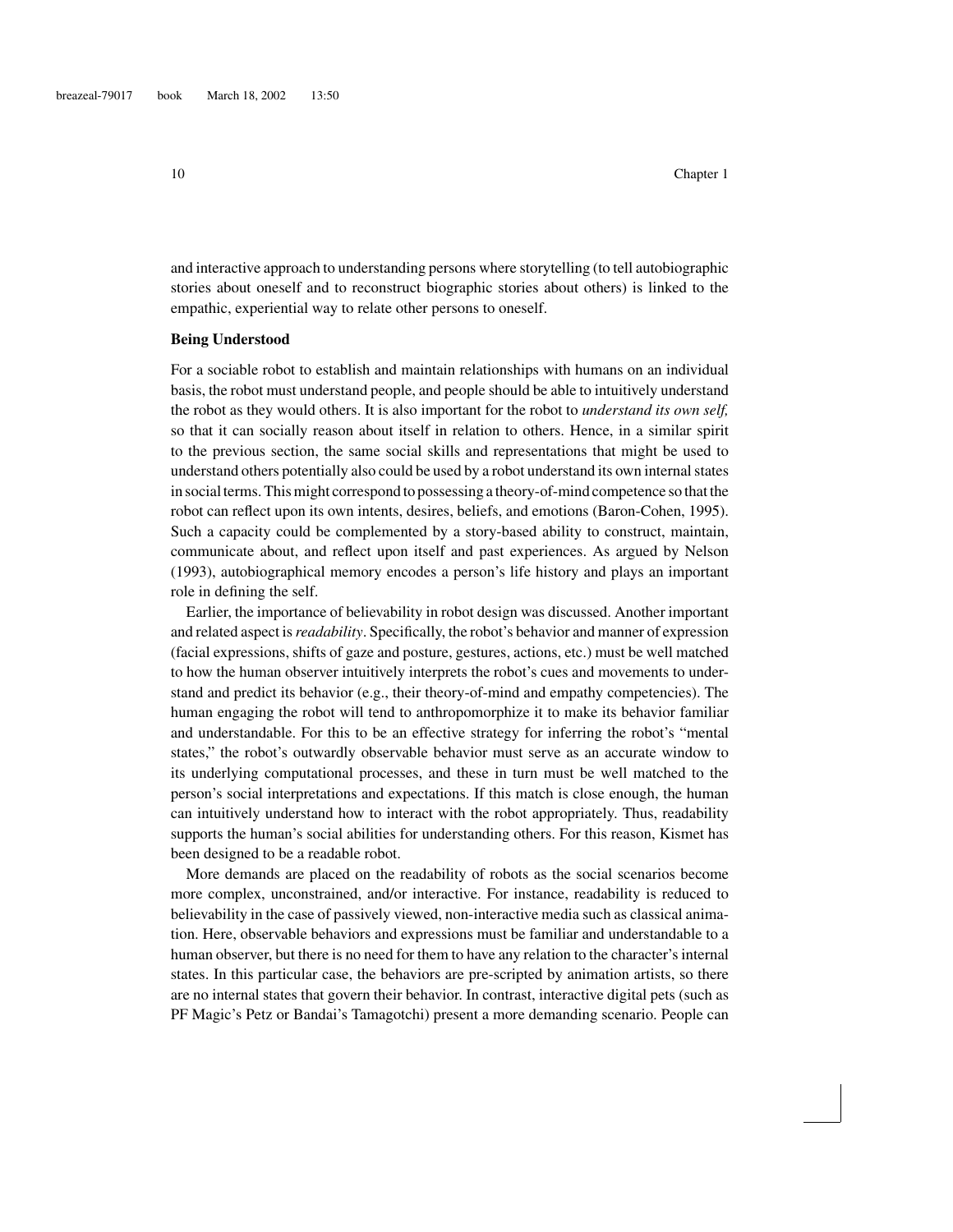interact with these digital pets within their virtual world via keyboard, mouse, buttons, etc. Although still quite limited, the behavior and expression of these digital pets is produced by a combination of pre-animated segments and internal states that determine which of these segments should be displayed. Generally speaking, the observed behavior is familiar and appealing to people if an intuitive relationship is maintained for how these states change with time, how the human can influence them, and how they are subsequently expressed through animation. If done well, people find these artifacts to be interesting and engaging and tend to form simple relationships with them.

#### **Socially Situated Learning**

For a robot, many social pressures demand that it continuously learn about itself, those it interacts with, and its environment. For instance, new experiences would continually shape the robot's personal history and influence its relationship with others. New skills and competencies could be acquired from others, either humans or other agents (robotic or otherwise). Hence, as with humans, robots must also be able to learn throughout their lifetime. Much of the inspiration behind Kismet's design comes from the socially situated learning and social development of human infants.

Many different learning strategies are observed in other social species, such as learning by imitation, goal emulation, mimicry, or observational conditioning (Galef, 1988). Some of these forms of social learning have been explored in robotic and software agents. For instance, learning by imitation or mimicry is a popular strategy being explored in humanoid robotics to transfer new skills to a robot through human demonstration (Schaal, 1997) or to acquire a simple proto-language (Billard & Dautenhahn, 2000). Others have explored sociallearning scenarios where a robot learns about its environment by following around another robot (the model) that is already familiar with the environment. Billard and Dautenhahn (1998) show how robots can be used in this scenario to acquire a proto-language to describe significant terrain features.

In a more human-style manner, a robot could learn through tutelage from a human instructor. In general, it would be advantageous for a robot to learn from people in a manner that is natural for people to instruct. People use many different social cues and skills to help others learn. Ideally, a robot could leverage these same cues to foster its learning. In the next chapter, I explore in depth the question of learning from people as applied to humanoid robots.

# **1.4 Book Overview**

This section offers a road map to the rest of the book, wherein I present the inspiration, the design issues, the framework, and the implementation of Kismet. In keeping with the infantcaregiver metaphor, Kismet's interaction with humans is dynamic, physical, expressive, and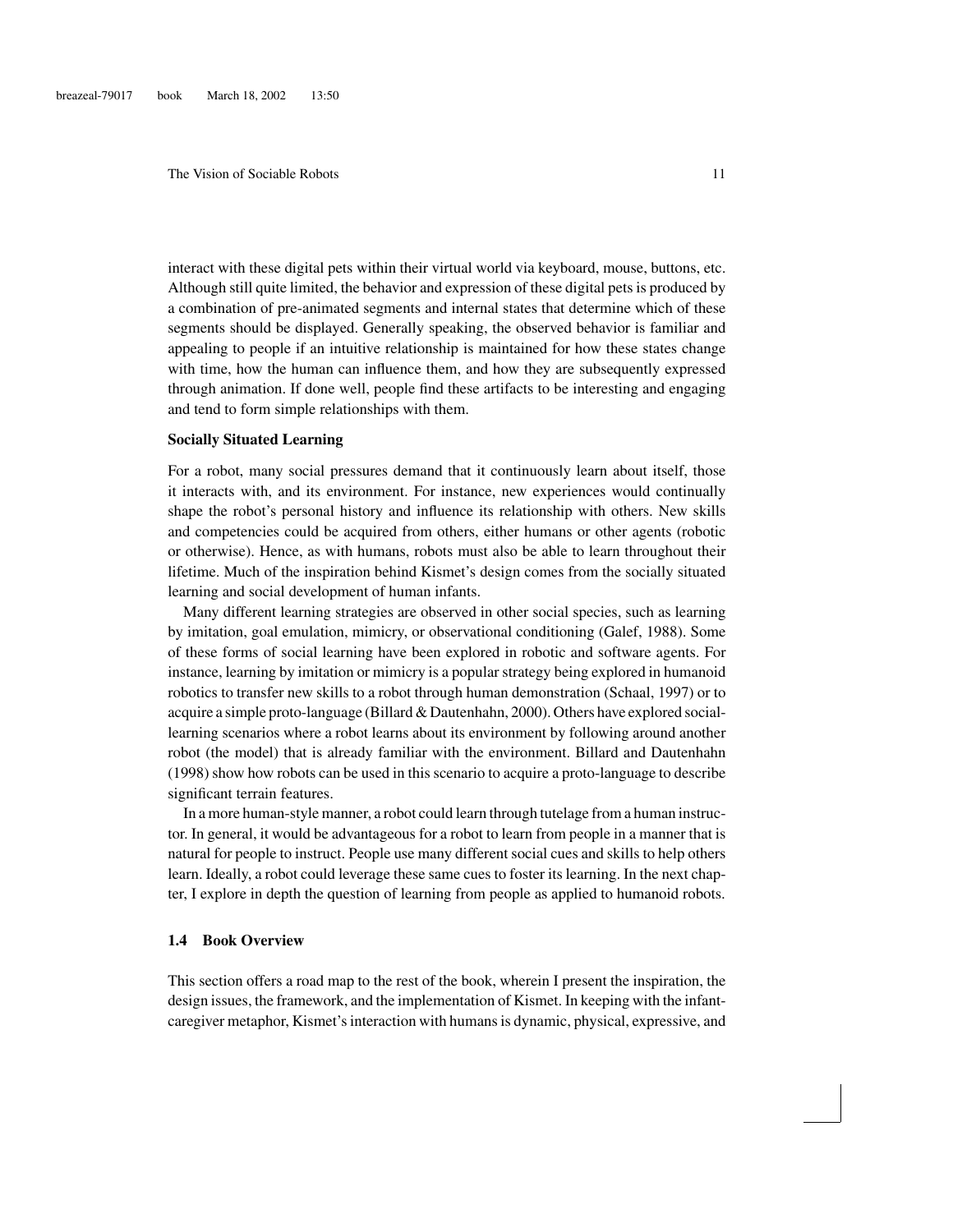social. Much of this book is concerned with supplying the infrastructure to support socially situated learning between a robot infant and its human caregiver. Hence, I take care in each chapter to emphasize the constraints that interacting with a human imposes on the design of each system, and tie these issues back to supporting socially situated learning.

The chapters are written to be self-contained, each describing a different aspect of Kismet's design. It should be noted, however, that there is no central control. Instead, Kismet's coherent behavior and its personality emerge from all these systems acting in concert. The interaction between these systems is as important as the design of each individual system.

Evaluation studies with naive subjects are presented in many of the chapters to socially ground Kismet's behavior in interacting with people. Using the data from these studies, I evaluate the work with respect to the performance of the human-robot system as a whole.

• *Chapter 2* I motivate the realization of sociable robots and situate this work with Kismet with respect to other research efforts. I provide an in-depth discussion of socially situated learning for humanoid robots to motivate Kismet's design.

• *Chapter 3* I highlight some key insights from developmental psychology. These concepts have had a profound impact on the types of capabilities and interactions I have tried to achieve with Kismet.

• *Chapter 4* I present an overview of the key design issues for sociable robots, an overview of Kismet's system architecture, and a set of evaluation criteria.

• *Chapter 5* I describe the system hardware including the physical robot, its sensory configuration, and the computational platform. I also give an overview of Kismet's low-level visual and auditory perceptions. A detailed presentation of the visual and auditory systems follows in later chapters.

• *Chapter 6* I offer a detailed presentation of Kismet's visual attention system.

• *Chapter 7* I present an in-depth description of Kismet's ability to recognize affective intent from the human caregiver's voice.

• *Chapter 8* I give a detailed presentation of Kismet's motivation system, consisting of both homeostatic regulatory mechanisms as well as models of emotive responses. This system serves to motivate Kismet's behavior to maintain Kismet's internal state of "well-being."

• *Chapter 9* Kismet has several time-varying motivations and a broad repertoire of behavioral strategies to satiate them. This chapter presents Kismet's behavior system that arbitrates among these competing behaviors to establish the current goal of the robot. Given the goal of the robot, the motor systems are responsible for controlling Kismet's output modalities (body, face, and voice) to carry out the task. This chapter also presents an overview of